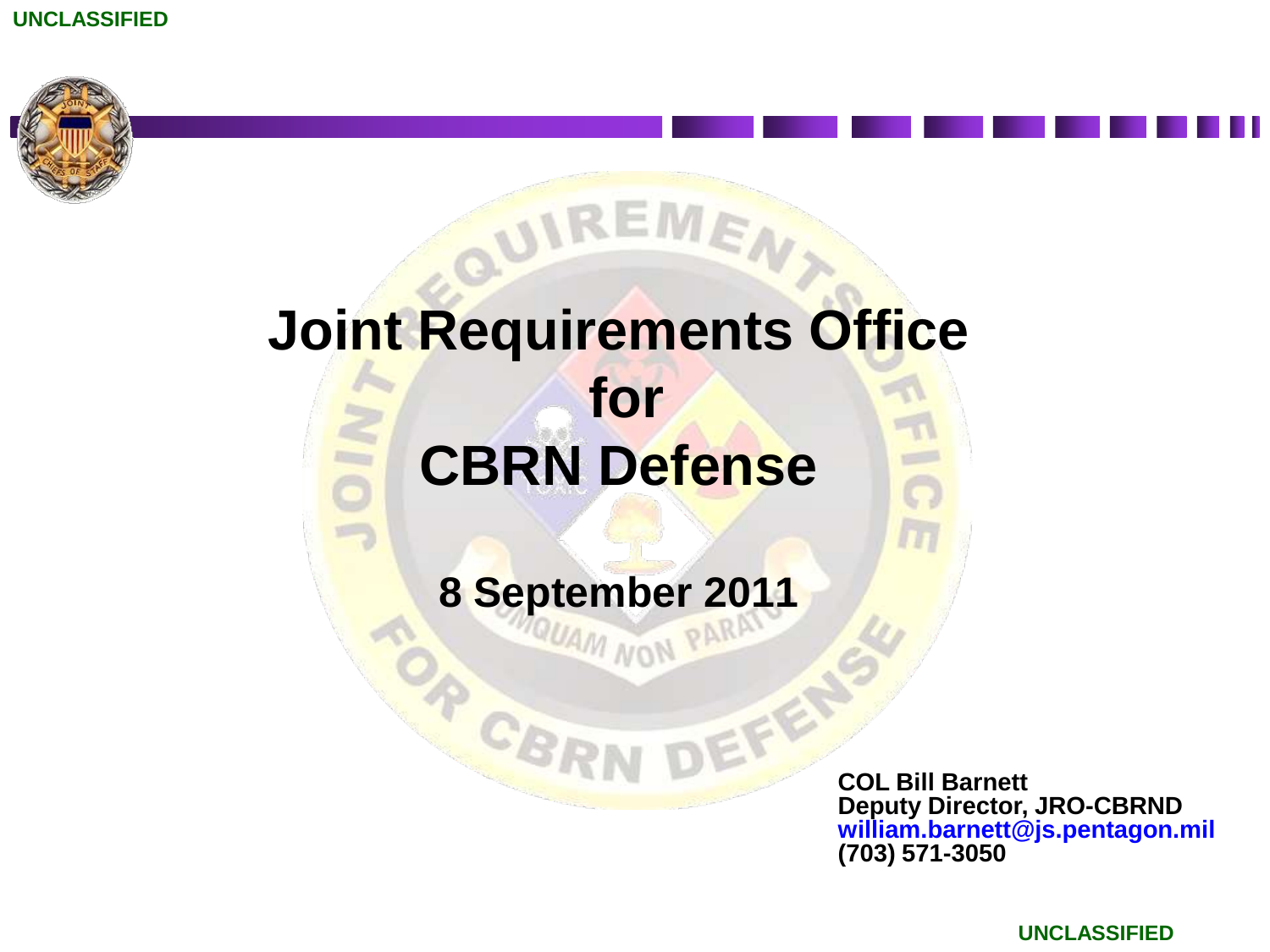#### $\mathcal{D}_{\mathcal{L}}$ **REQUIREMENTS SCIENCE AND TECHNOLOGY Chairman, Joint Chiefs of Staff Director, J-8 Joint Requirements Office CBRN Defense Under Secretary of Defense (Acquisition, Technology, and Logistics) OVERSIGHT Assistant to the Secretary of Defense (Nuclear, Chemical, and Biological Defense Programs) Deputy Asst to the Secretary of Defense for Chemical Biological Defense Joint Science and Technology Office (Chemical and Biological Defense) Director, Defense Threat Reduction Agency (DTRA) DARPA Overarching Integrated Product Team (OIPT)** • **Under Secretary of Defense (Policy)** • **Asst Secretary of Defense (Health Affairs)** • **DoD General Counsel** • **Under Secretary of Defense (Comptroller)** • **Services** • **Other Stakeholders Joint Program Executive Office Chemical and Biological Defense CBDP Test and Evaluation Executive Program Analysis and Integration Office Army Chief of Staff Secretary of the Army Deputy Under Secretary Army Army Army Chief of Staff <b>Army** Acquisition Executive **ADV DEVELOPMENT AND ACQUISITION PROGRAM INTEGRATION TEST AND EVALUATION** *Chemical and Biological Defense Program Organization*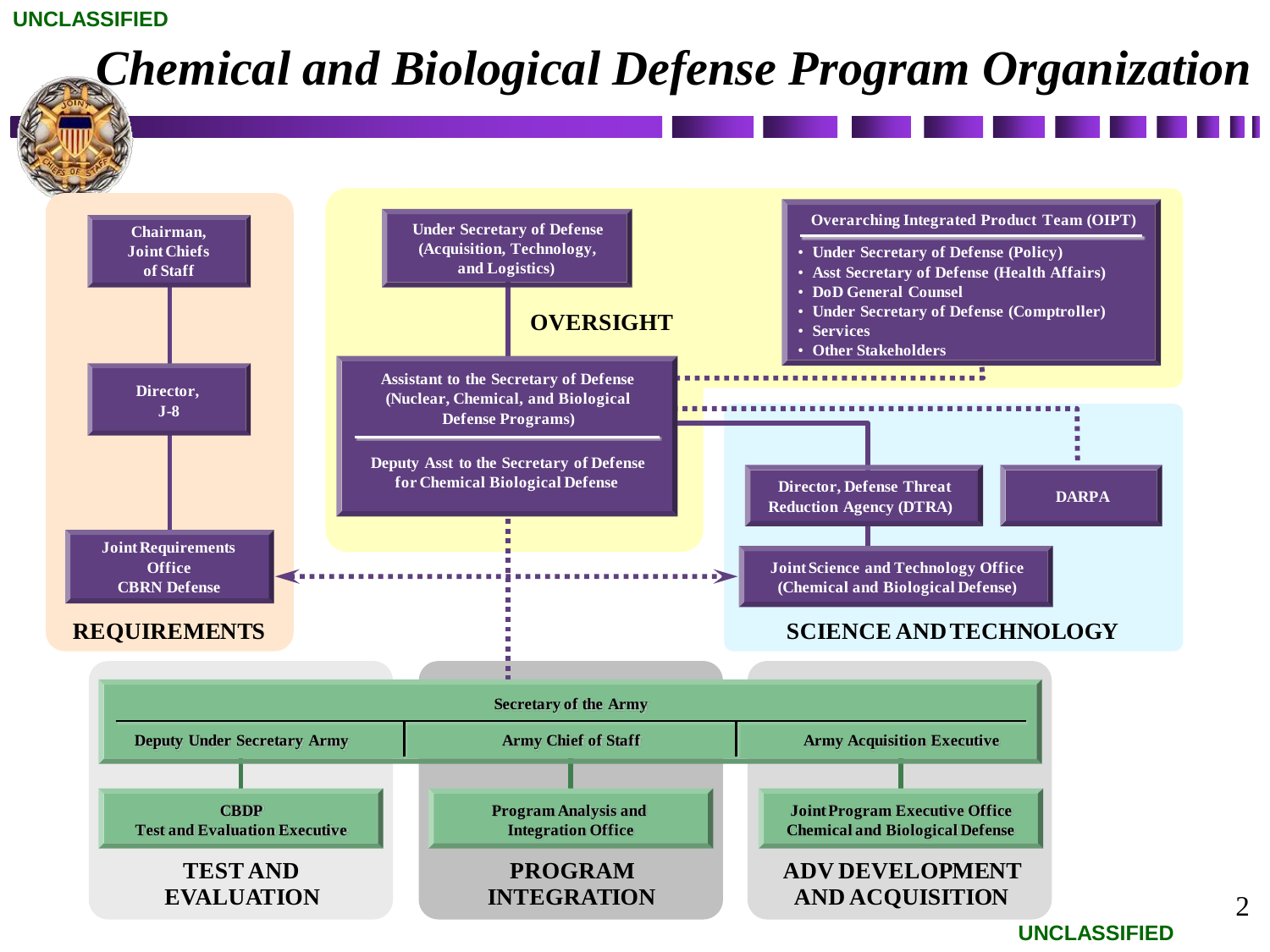

*Chairman, Joint Chiefs of Staff*

**Admiral Mike Mullen**

*Director for Force Structure, Resources, and Assessment, J8 The Joint Staff* 

**Lieutenant General Larry O. Spencer**

*Director, Joint Requirements Office CBRN Defense*

> **Brigadier General Lucas N. Polako**



**Colonel Vance P. (Phil) Visser**

*Developer*







*Under Secretary of Defense (Acquisition, Technology and Logistics)*

**Hon Andrew C. Weber**

*Deputy Assistant to the Secretary of Defense for Chemical and Biological Defense* 

**Dr. Gerald W. Parker, Jr.** 

> *Assistant Secretary of the Army for Acquisition, Logistics and Technology*

> > **Acting Heidi Shyu**

*Joint Program Executive Officer for Chemical and Biological Defense*

**Brigadier General Jess Scarbrough**



*CB Defense Program Senior Leadership*

III.

*Acting CBDP Executive*



*Director, Defense Threat Reduction Agency*

**Mr. Kenneth A. Myers III**

*Director, Joint Science and Technology Office for Chemical and Biological Defense*

**Dr. Alan S. Rudolph**

*Test and Evaluation*  **Mr. David K. Grimm**

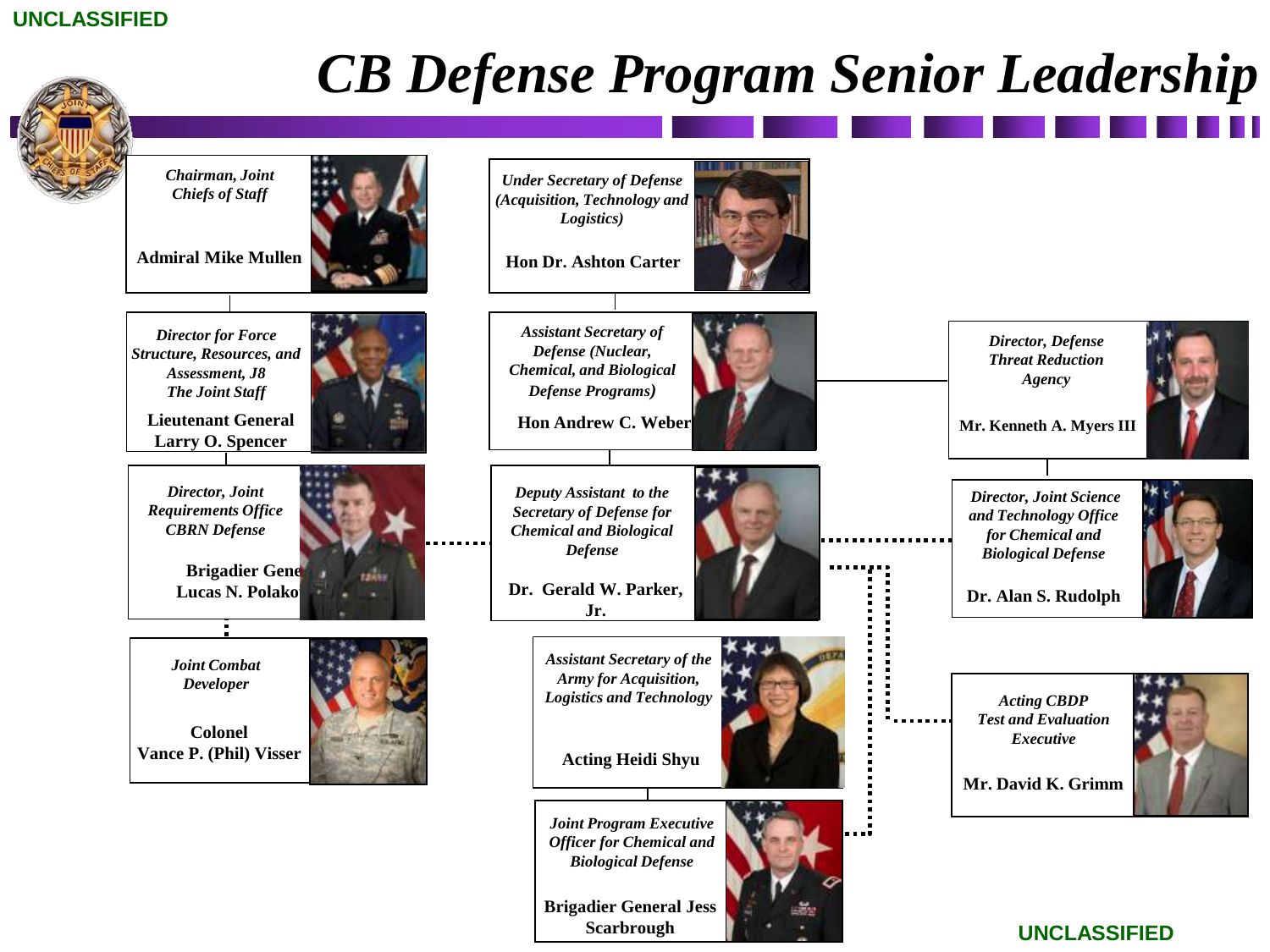

# *CWMD Strategic Priorities*

- Increasing barriers to WMD proliferation and use
- Strengthening our ability to identify and mitigate emergent WMD threats
- Developing layered and integrated defense to WMD
- Managing WMD threats that emanate from failing or fragile states and ungoverned spaces

*USD(P) Flournoy 7 May 09*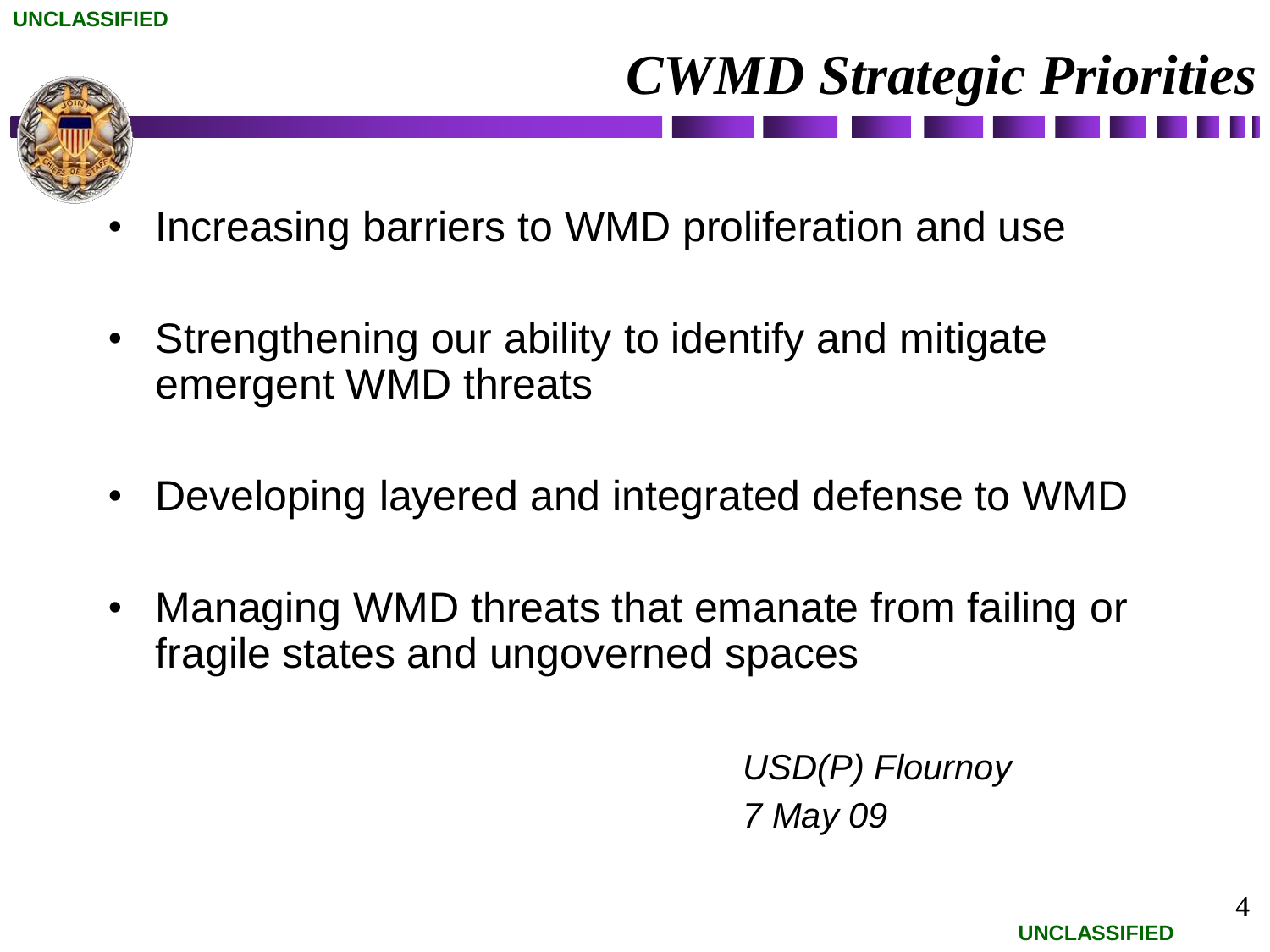



- National Strategy to Combat Weapons of Mass Destruction articulates a strategy built upon the three pillars of nonproliferation, counterproliferation, and consequence management.
- National Military Strategy to Combat WMD (NMS-CWMD) amplifies the strategy in the NSS and provides a framework for combating WMD to DOD Components.
	- 2010 Quadrennial Defense Review Report states that he proliferation of nuclear, chemical, biological and radiological capabilities among state and non-state actors can threaten our ability to defend U.S. and allied interests, promote peace and security, ensure regional stability and protect our citizens. Further the use of a nuclear weapon or a biological attack would have global ramifications.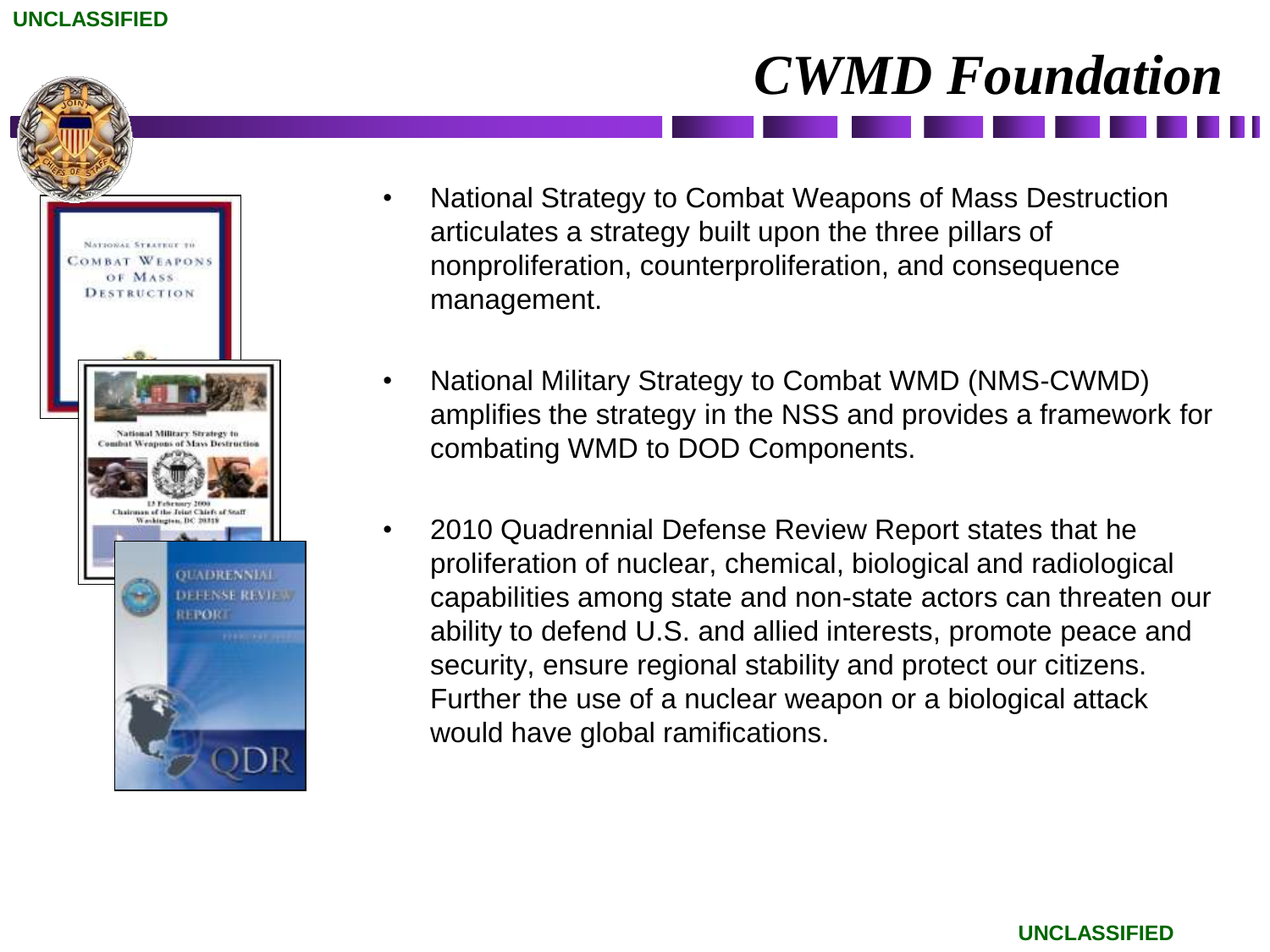



# *Quadrennial Defense Review Report*

## **The QDR Report identifies six key missions:**

## *- Defend the United States and support civil authorities at home;*

- Succeed in counterinsurgency, stability, and counterterrorism operations;

- Build the security capacity of partner states;
- Deter and defeat aggression in anti-access environments;

*- Prevent proliferation and counter weapons of mass destruction*

- Operate effectively in cyberspace.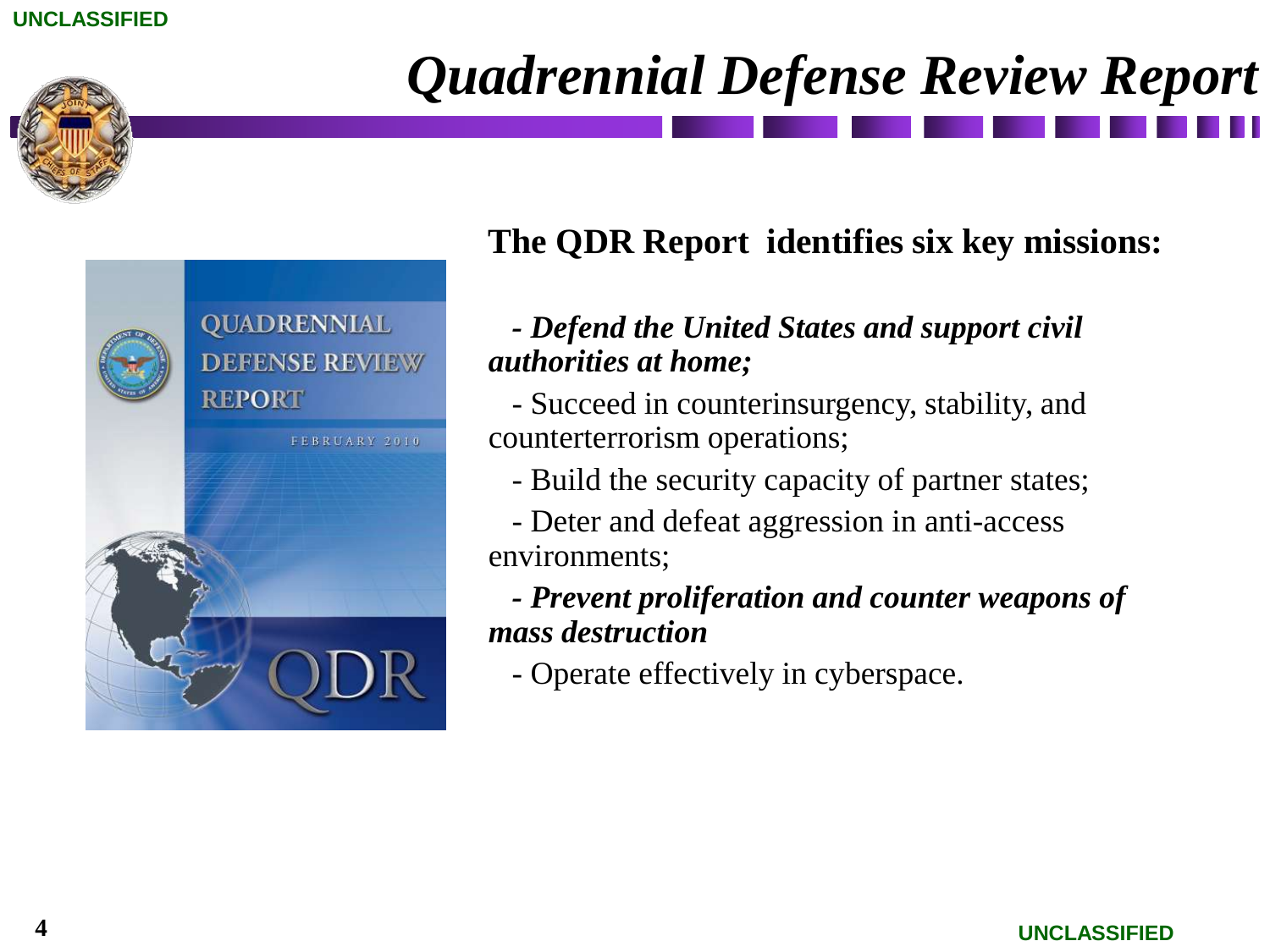## *Last Year's Presentation*

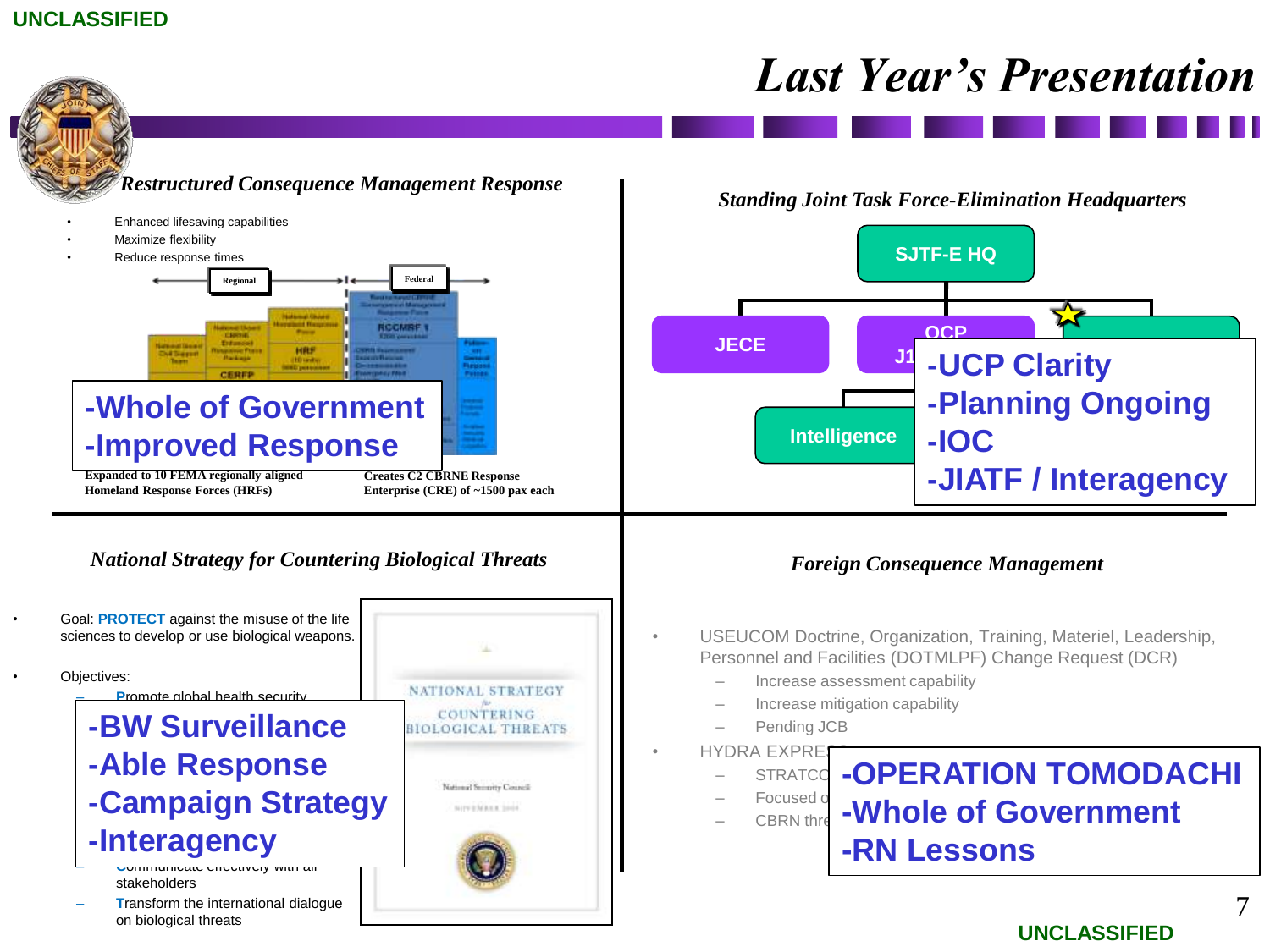

# *Inside the Building…improving the process*

## *…What is the role of the JROC?*

- Statutory (10 USC 181); "The JROC shall"…
	- Identify and assess priority of joint military requirements including existing systems and equipment;
	- Evaluate cost, schedule, and performance of programs and identified alternatives; and
	- Assign priorities that conforms and reflects resource levels projected
- Further detailed in CJCSI 5123.01; JROC Charter

**JCIDS exists to support the JROC and other validation authorities in their requirements process responsibilities…**

**UNCLASSIFIED**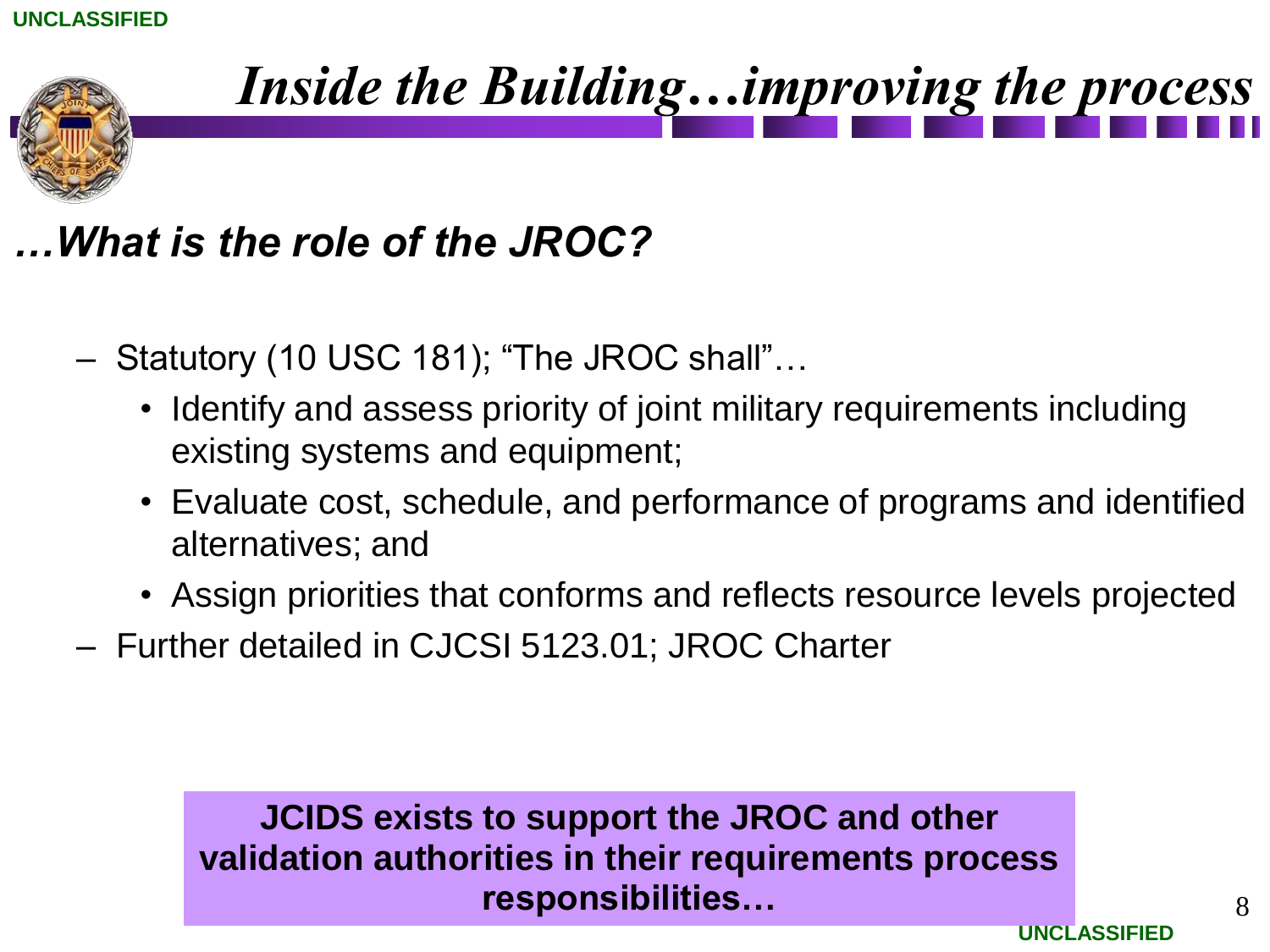# *JCIDS is…our process*



- A key supporting process for DoD acquisition and PPBE processes
	- That supports "the statutory responsibility of the JROC to validate joint warfighting requirements"
- And supports the CJCS advising the Secretary of Defense in identifying, assessing and prioritizing joint military requirements
- A Staffing method enabling the Joint Staff to ensure Sponsors' needs meet the Chairman's intent (Joint force needs)



JCIDS **along with the** Defense Acquisition System and the Planning, Programming, Budgeting and Execution processes form the principal DOD decision support processes for developing capabilities required by the military forces to support the national military strategy and the defense strategy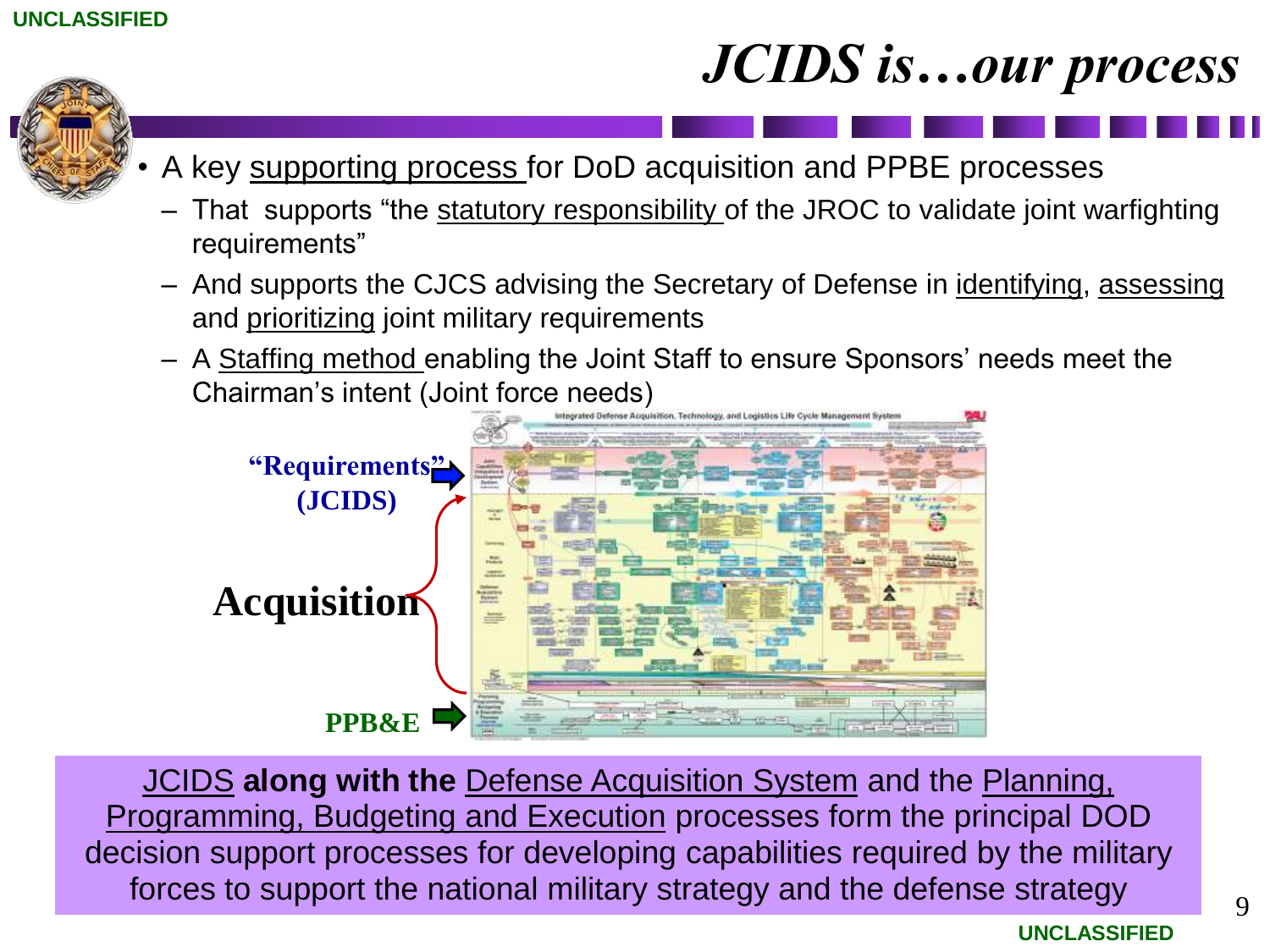

# *JCIDS Review and Targeted Improvements*

- Reduce time to Solution development
- Earlier Decisions with better scoped information
- Less document-centric
- Mechanisms to conduct across portfolio review
- Agility without "requirements creep"
- Key customers (COCOMs) in the decision process
- Mechanisms to trace developments from gap identification through solution fielding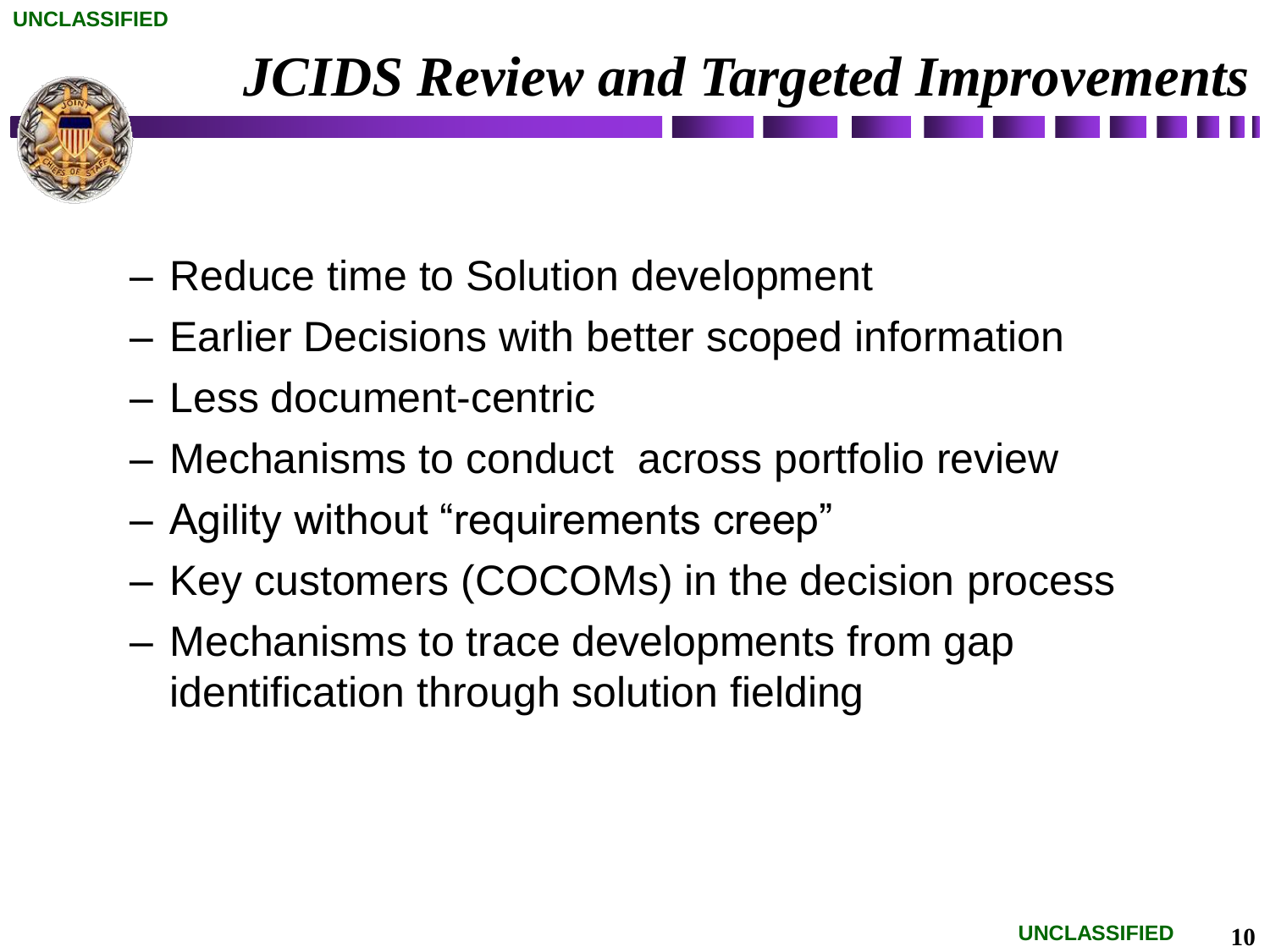# *Capability Development Tracking and Management (CDTM)*

|                                           | TOW JOINT 41MY<br><b>MORAL ILC, SOULA ANNA</b>                                                                                                                                                                                                                                                                                                                                                                                                                                                                                                                                                                                                                                                                                                                                            | IT syst<br>from d |                             |                    |
|-------------------------------------------|-------------------------------------------------------------------------------------------------------------------------------------------------------------------------------------------------------------------------------------------------------------------------------------------------------------------------------------------------------------------------------------------------------------------------------------------------------------------------------------------------------------------------------------------------------------------------------------------------------------------------------------------------------------------------------------------------------------------------------------------------------------------------------------------|-------------------|-----------------------------|--------------------|
|                                           |                                                                                                                                                                                                                                                                                                                                                                                                                                                                                                                                                                                                                                                                                                                                                                                           |                   |                             |                    |
| lak 2011ap.<br>all LL MISC                |                                                                                                                                                                                                                                                                                                                                                                                                                                                                                                                                                                                                                                                                                                                                                                                           | Alian Bill        |                             |                    |
| <b>SEEMS BLANCH IN EVIDENT BUILDING</b>   |                                                                                                                                                                                                                                                                                                                                                                                                                                                                                                                                                                                                                                                                                                                                                                                           |                   |                             | Dev                |
|                                           | Solard: Transition Filter/optional Transitional and Telescopension (CSTM) implications on The                                                                                                                                                                                                                                                                                                                                                                                                                                                                                                                                                                                                                                                                                             |                   |                             |                    |
|                                           | C. The Trice Chapitals Asial Chicological Matrix (2012) 12: Marine Microsoft Economics of D. W/N.<br>a meant linear divisioners, i dealerse finale a showaked a better persons to a rideo possible ponentials.<br>couldn class shorting and sporton intercipated fifty. The promotes that the first remains of the<br>Capabilities Development Thatking and Mongoleum ETXTRT-quote man registred in August<br>30-1 as both GROST and HPROST. Three this case into recently, Nov additional collection<br>intaken itans futal missiond and ulter full constitue, readictifier disnutated band hered imported<br>into COVIETIvesd. To addition, acceler interesponsesses for learnies \$107 TWI and \$400 cm<br>Approximated to her best continued welling to CEO have not by your ES care. |                   |                             | 30 J<br><b>CPD</b> |
| <b>Additions</b>                          | 1. An of \$1 law 2011. (1979) lenses will have actual fat all capability shows an ATSL (200<br>1991 and 1879; vestilia lant the Kaladaigy Nasagonano Yesuldus Regiont (EAERN)                                                                                                                                                                                                                                                                                                                                                                                                                                                                                                                                                                                                             |                   |                             |                    |
| CITER tackmentains admin-                 | 1 Ms half and 1 as \$40 manuteskip a good transition and 140 provide the following                                                                                                                                                                                                                                                                                                                                                                                                                                                                                                                                                                                                                                                                                                        |                   |                             |                    |
| <b>KINDS and CASH</b><br>UNERABLE VIOLATI | + Explosive plansifications (STM substitutions of the Phonestic Groups AL<br>see fash, wat CIFER passeroused standards to expert youth books.<br>16. Aleki upplanty <2019 A.Chineya Munagement Reand excitings to confusion and artisticts<br>charge photograph for CEY M self-train compositions<br>1. Today he F.2.5 Newal to stay he possed of F.235 go arent chies over us-<br>6. PCIAAL IS EFFEK ENGLING August for bostonical lettership of designers and                                                                                                                                                                                                                                                                                                                           |                   |                             |                    |
| a Hinkel-WCB.                             | 4. My print of contact if the Boards Wind, Rossissment Hitaganisat (Middle), John Rolf 14.                                                                                                                                                                                                                                                                                                                                                                                                                                                                                                                                                                                                                                                                                                |                   |                             |                    |
|                                           | Lookeagh Esweld, LEWI<br>Tilmpader feat financy Meanward.<br>Roberton, and deposits on                                                                                                                                                                                                                                                                                                                                                                                                                                                                                                                                                                                                                                                                                                    |                   |                             |                    |
|                                           |                                                                                                                                                                                                                                                                                                                                                                                                                                                                                                                                                                                                                                                                                                                                                                                           |                   |                             |                    |
|                                           |                                                                                                                                                                                                                                                                                                                                                                                                                                                                                                                                                                                                                                                                                                                                                                                           |                   | Capability gap traceability |                    |

- **Ease of use enhancements**
	- **Improved search capability**
	- **Improved document creation**
	- **Input standardization**
- **Ability to data share with other DoD applications**

## • **IT system that transforms JCIDS capability tracking from document-centric to data-centric process**

- **Developed and deployed on NIPRNet and SIPRNet**
- **30 June 2011 mandated CDTM use for all JCIDS documents (ICD, CDD, CPD, DCR)**

|               | My.CDTM+                            |                                                             |   |              |                                                                    | Document Keeper.                           |            |  | KM/DS<br>Help P                                                                                                                       | Log Dff                         |
|---------------|-------------------------------------|-------------------------------------------------------------|---|--------------|--------------------------------------------------------------------|--------------------------------------------|------------|--|---------------------------------------------------------------------------------------------------------------------------------------|---------------------------------|
|               |                                     |                                                             |   |              | This Page Contains Data Classified up to the Level of Unclassified |                                            |            |  |                                                                                                                                       |                                 |
|               |                                     | ICD Wizard - General Information                            |   |              |                                                                    |                                            |            |  |                                                                                                                                       | Document # 1110721461 - v. 1.01 |
|               |                                     | Initial Capability Document Title                           |   |              |                                                                    |                                            |            |  |                                                                                                                                       | Quick Guide                     |
| $\cup$ $\sim$ |                                     | Cryptographic Capabilities Modernization                    |   |              |                                                                    |                                            | ø          |  | General Information - Enter the<br>metadata for this Initial Capability.<br>Document (ICD) that will identify<br>the document and the |                                 |
|               |                                     | Document Short Name or Acronym<br>0<br>Crypto Modernization |   |              |                                                                    |                                            |            |  |                                                                                                                                       |                                 |
|               | Validation Authority<br><b>JROC</b> |                                                             |   | $-2$<br>$-8$ | Approval Authority<br><b>JROC</b>                                  |                                            | ~9<br>$-8$ |  | review/approval components for the<br>capability. This data will show on<br>the cover page of the printed ICD.                        |                                 |
|               | JRÖC Interest                       | Joint Potential Designator.                                 |   |              | Spennoring Agency<br>Arriv                                         |                                            |            |  |                                                                                                                                       |                                 |
|               | Prepared for                        | Material Desktopment Decrease.                              |   |              | Material Development Decision                                      |                                            |            |  |                                                                                                                                       |                                 |
|               | ARMY                                | Milestone Decision Authority                                |   | $-B$         |                                                                    |                                            |            |  |                                                                                                                                       |                                 |
|               |                                     | Predecessor Document Title                                  | 糿 |              | Predecessor Documents                                              | No records found or no records to display. |            |  |                                                                                                                                       |                                 |
|               | JOpsC Document                      | Predecessor Document Type                                   |   |              |                                                                    |                                            |            |  | Reset<br>Save                                                                                                                         |                                 |
|               |                                     | Add Predecessor Document                                    |   |              |                                                                    |                                            |            |  |                                                                                                                                       |                                 |

**UNCLASSIFIED**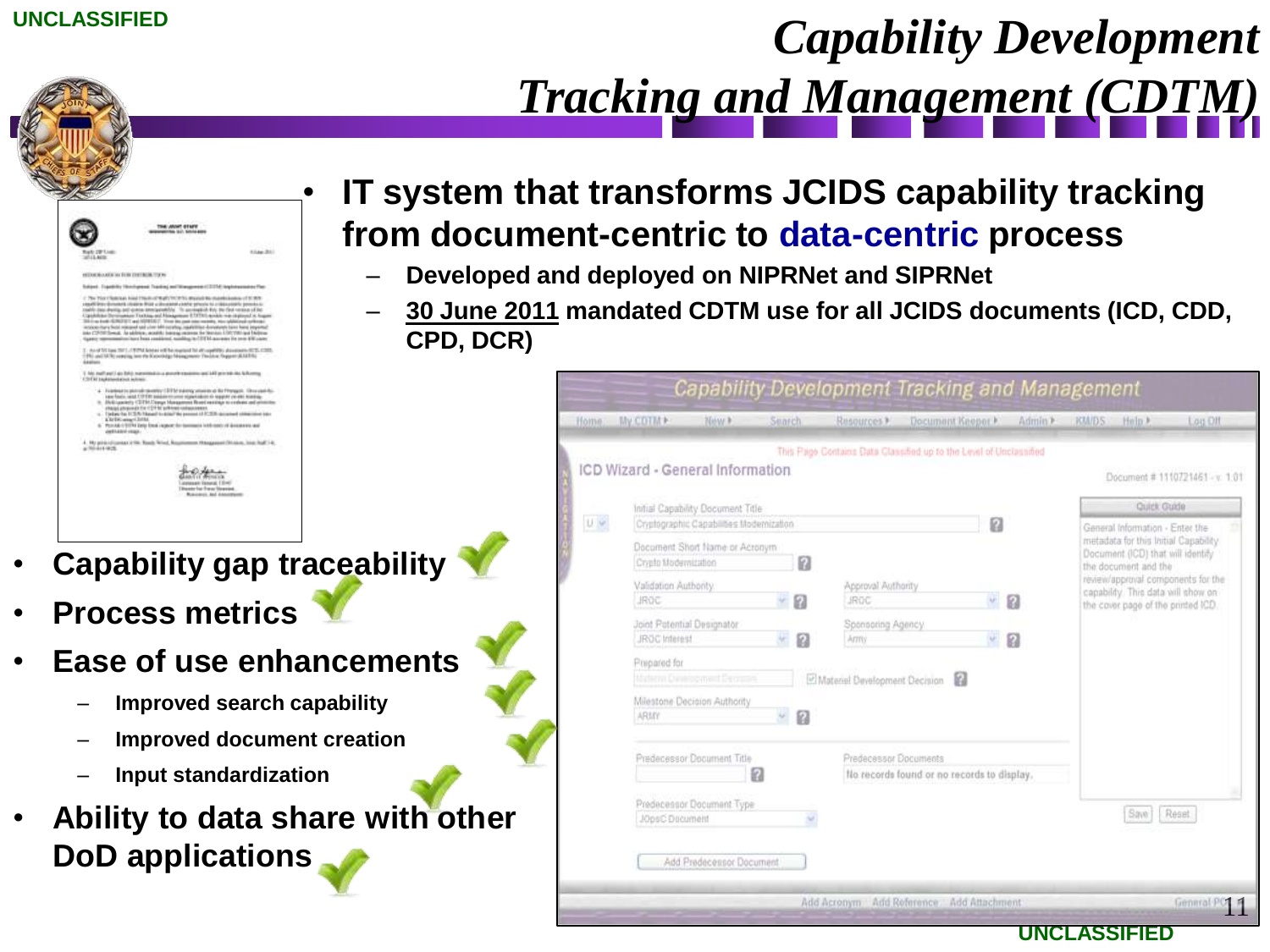

- Field faster, more flexible CM response forces
- Whole of Government Solutions
- Worldwide BW Surveillance / EID
- Rapidly field defensive countermeasures ADM
- Elimination Capability
- Transformational Medical Technologies and Non-Traditional Agent

*Summary*